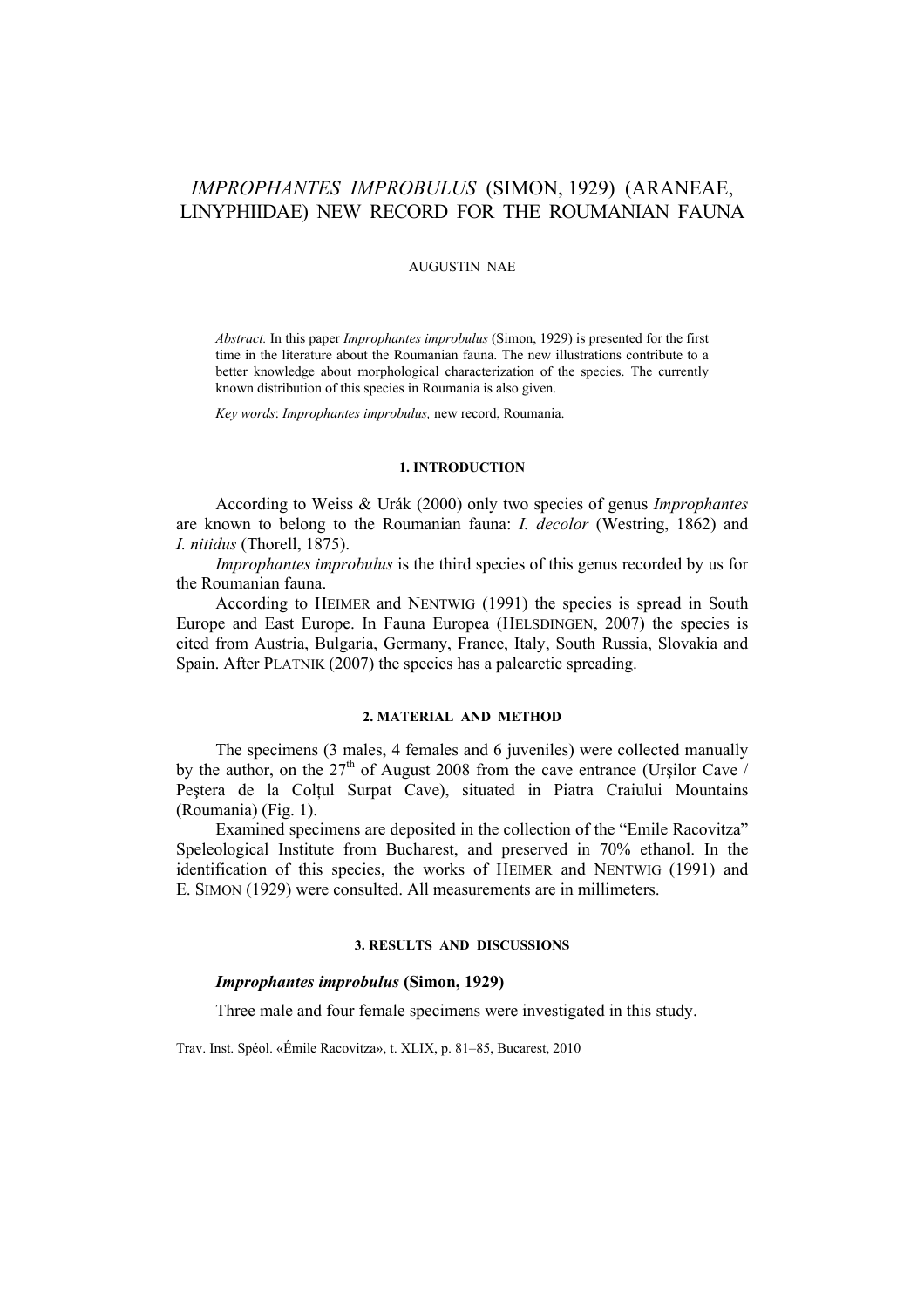| 82 | Augustin Nae |  |
|----|--------------|--|
|    |              |  |

Dimensions: Male. Total length: 1.8–2.1 mm. Cephalotorax: length 0.82– 0.94 mm, width 0.66–0.73 mm. Abdomen: length 0.98–1.2 mm, width 0.65–0.78 mm.



Fig. 1 – The present known distribution of *Improphantes improbulus* (Simon, 1929) in Roumania (map modified after T. Constantinescu, 1987, Hydrologic and speleologic study of Dâmboviţa Gorges Contract No. 638).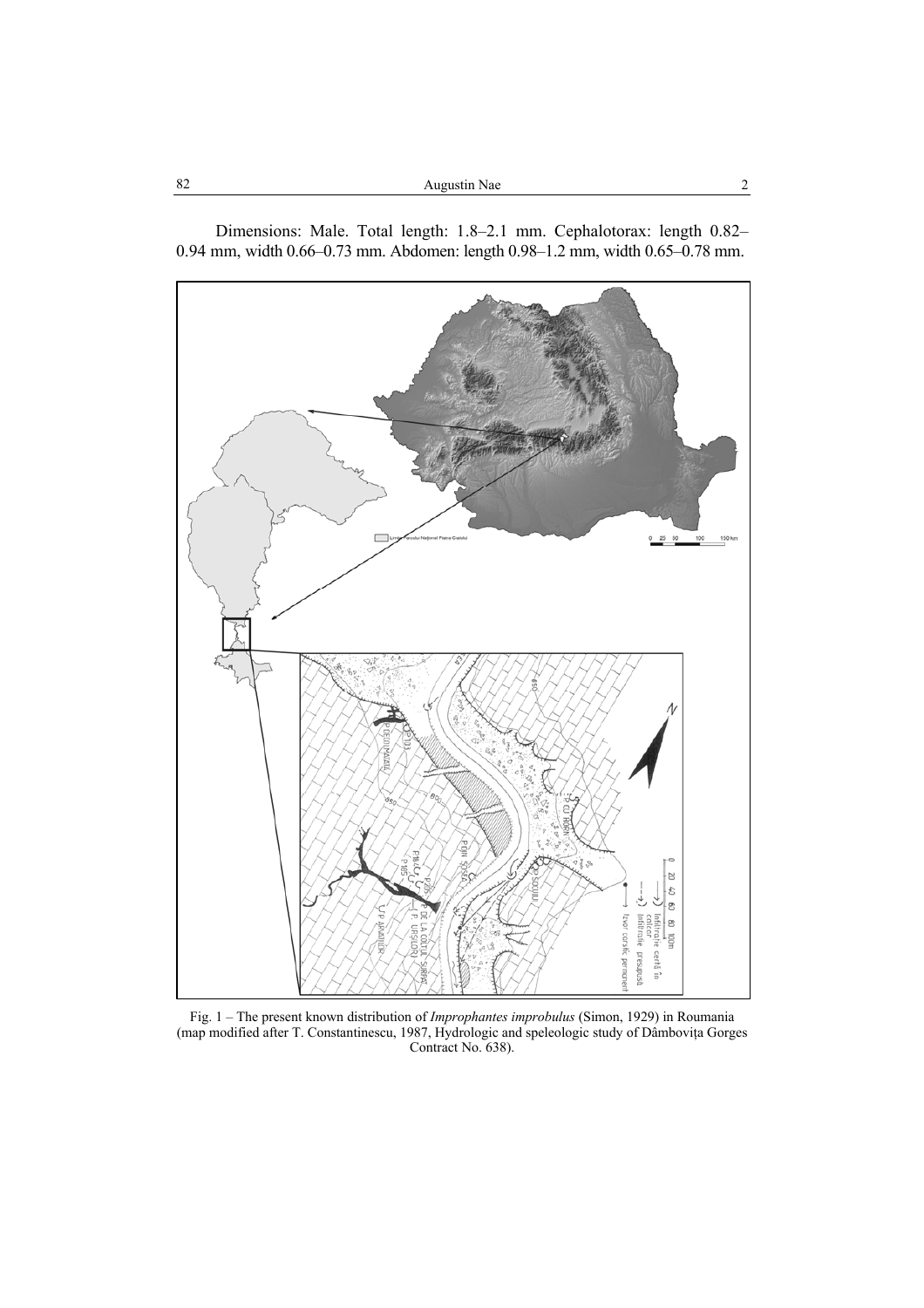The cephalotorax has a variable color, between yellowish brown and light grey, with a black marginal line. The sternum is blackish. The eyes have black borders which are confluent, with the exception of those from the median-posterior region. The abdomen is, in general, black-grey and is dotted in the upper part. Legs have a light yellow-brownish color. The legs measurements are shown in Table 1.

|  | ani |  |
|--|-----|--|
|--|-----|--|

| Leg | Femora | Patella | Tibia | Metatarsus | Tarsus | Total |
|-----|--------|---------|-------|------------|--------|-------|
|     | .26    | 0.26    | l.32  | 1.19       | 0.79   | 4.82  |
| П   | 1.12   | 0.26    | .16   | 1.07       | 0.69   | 4.3   |
| Ш   | 0.96   | 0.24    | 0.82  | 0.85       | 0.52   | 3.39  |
| īV  | .25    | 0.24    | 1.25  | .22        | 0.69   | 4.65  |

The legs measurements (mm) of the *Improphantes improbulus* male

Palp (Fig. 2). Femora 0.425 mm, patella 0.125 mm, tibia 0.137 mm.



Fig. 2. *Improphantes improbulus* (Simon, 1929) – Male palp, ventral view (orig.).

Tibia presents, at the extremity from the base of the tarsus, a little globular and hairless prominence. The basal ascendant ramus of the paracymbium has, on the inner border, towards the middle, a little sharp black spur. The lamella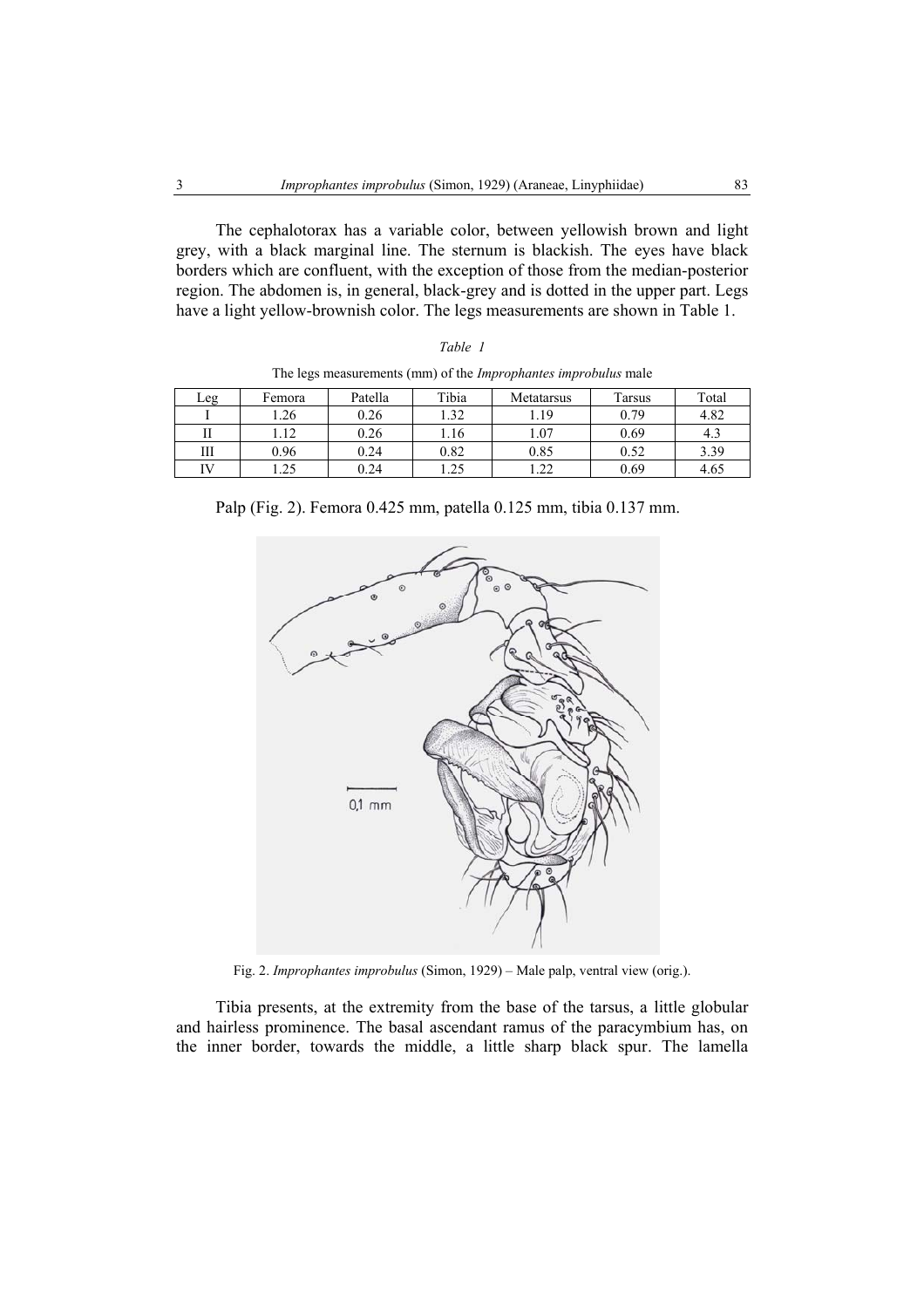| 84<br>$\sim$ $\sim$<br>Augustin Nae |  |
|-------------------------------------|--|
|-------------------------------------|--|

characteristica, very delicate, long and straight, is dorsally truncated in the third part and it finishes sinuously-apical with a pointed cusp.

Female. Total length: 2.0–2.5 mm. Cephalotorax: length 0.88–0.98 mm, width 0.66–0.77 mm. Abdomen: length 1.1–1.5 mm, width 0.77–1 mm.

Cephalotorax is dark yellowish-brown with a fine black marginal line. In the anterior part it has a more or less visible truncate spot that reaches forward to the eye, with three very fine lines. The sternum is blackish. The eyes have big black borders, confluent, with the exception of the median-posterior ones. The abdomen is black-grey, slightly lighter in the upper part.

Legs have brown yellowish color. The legs measurements are shown in the Table 2.

| The regs measurements (man) or the <i>impropriances improvaius</i> remare |        |         |       |            |        |       |
|---------------------------------------------------------------------------|--------|---------|-------|------------|--------|-------|
| Leg                                                                       | Femora | Patella | Tibia | Metatarsus | Tarsus | Total |
|                                                                           | .25    | 0.32    | . 29  |            | 0.75   | 4.78  |
|                                                                           | .      | 0.29    | 1.16  |            | 0.67   | 4.42  |
| Ш                                                                         | .02    | 0.26    | 0.87  | 0.86       |        |       |
|                                                                           | 27     | 0.26    | .19   | .19        | 0.62   | 4.5?  |

*Table 2*  measurements (mm) of the *Improphantes improbulus* female



Fig. 3 – *Improphantes improbulus* (Simon, 1929) – Epigyne (orig.).